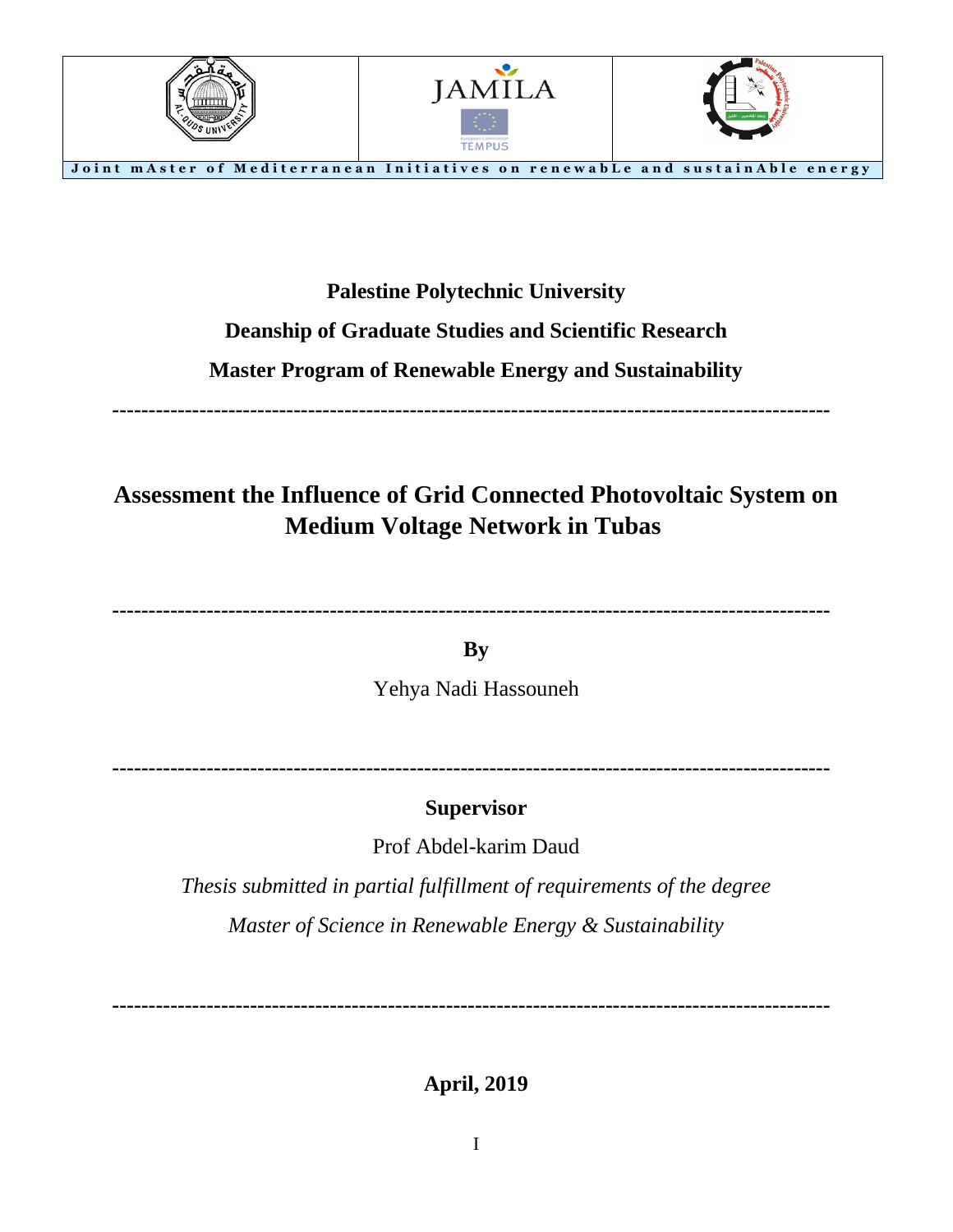

The undersigned hereby certify that they have read, examined and recommended to the Deanship of Graduate Studies and Scientific Research at Palestine Polytechnic University and the Faculty of Science at Al-Qdus University the approval of a thesis entitled:

# **Assessment the Influence of Grid Connected Photovoltaic System on Medium Voltage Network in Tubas**

Submitted by

### **Yehya Nadi Hassouneh**

In partial fulfillment of the requirements for the degree of Master in Renewable Energy  $\&$ 

Sustainability.

| <b>Graduate Advisory Committee:</b>                                                                                                                                                                                                                                                                                                                                                                      |                                                |
|----------------------------------------------------------------------------------------------------------------------------------------------------------------------------------------------------------------------------------------------------------------------------------------------------------------------------------------------------------------------------------------------------------|------------------------------------------------|
| Prof. Abdel-Karim Daud<br>(Supervisor), Palestine Polytechnic University.                                                                                                                                                                                                                                                                                                                                |                                                |
|                                                                                                                                                                                                                                                                                                                                                                                                          | $Date:$ $\qquad \qquad$                        |
| Prof. Sameer Hanna<br>(Internal committee member), Palestine Polytechnic University.                                                                                                                                                                                                                                                                                                                     |                                                |
| $Sigma:$ Signature: $\frac{1}{\sqrt{1-\frac{1}{2}}\sqrt{1-\frac{1}{2}}\sqrt{1-\frac{1}{2}}\sqrt{1-\frac{1}{2}}\sqrt{1-\frac{1}{2}}\sqrt{1-\frac{1}{2}}\sqrt{1-\frac{1}{2}}\sqrt{1-\frac{1}{2}}\sqrt{1-\frac{1}{2}}\sqrt{1-\frac{1}{2}}\sqrt{1-\frac{1}{2}}\sqrt{1-\frac{1}{2}}\sqrt{1-\frac{1}{2}}\sqrt{1-\frac{1}{2}}\sqrt{1-\frac{1}{2}}\sqrt{1-\frac{1}{2}}\sqrt{1-\frac{1}{2}}\sqrt{1-\frac{1}{2}}\$ |                                                |
| Prof. Marwan Mahmoud<br>(External committee member), An-Najah National University.                                                                                                                                                                                                                                                                                                                       |                                                |
|                                                                                                                                                                                                                                                                                                                                                                                                          | Date: <u>_________________________________</u> |
| Thesis Approved by:                                                                                                                                                                                                                                                                                                                                                                                      |                                                |
| Name: Dr. Murad Abu Sbeih                                                                                                                                                                                                                                                                                                                                                                                |                                                |
| Dean of Graduate Studies & Scientific Research                                                                                                                                                                                                                                                                                                                                                           |                                                |
| Palestine Polytechnic University                                                                                                                                                                                                                                                                                                                                                                         |                                                |
|                                                                                                                                                                                                                                                                                                                                                                                                          |                                                |
|                                                                                                                                                                                                                                                                                                                                                                                                          |                                                |

Date:…..……………...…………………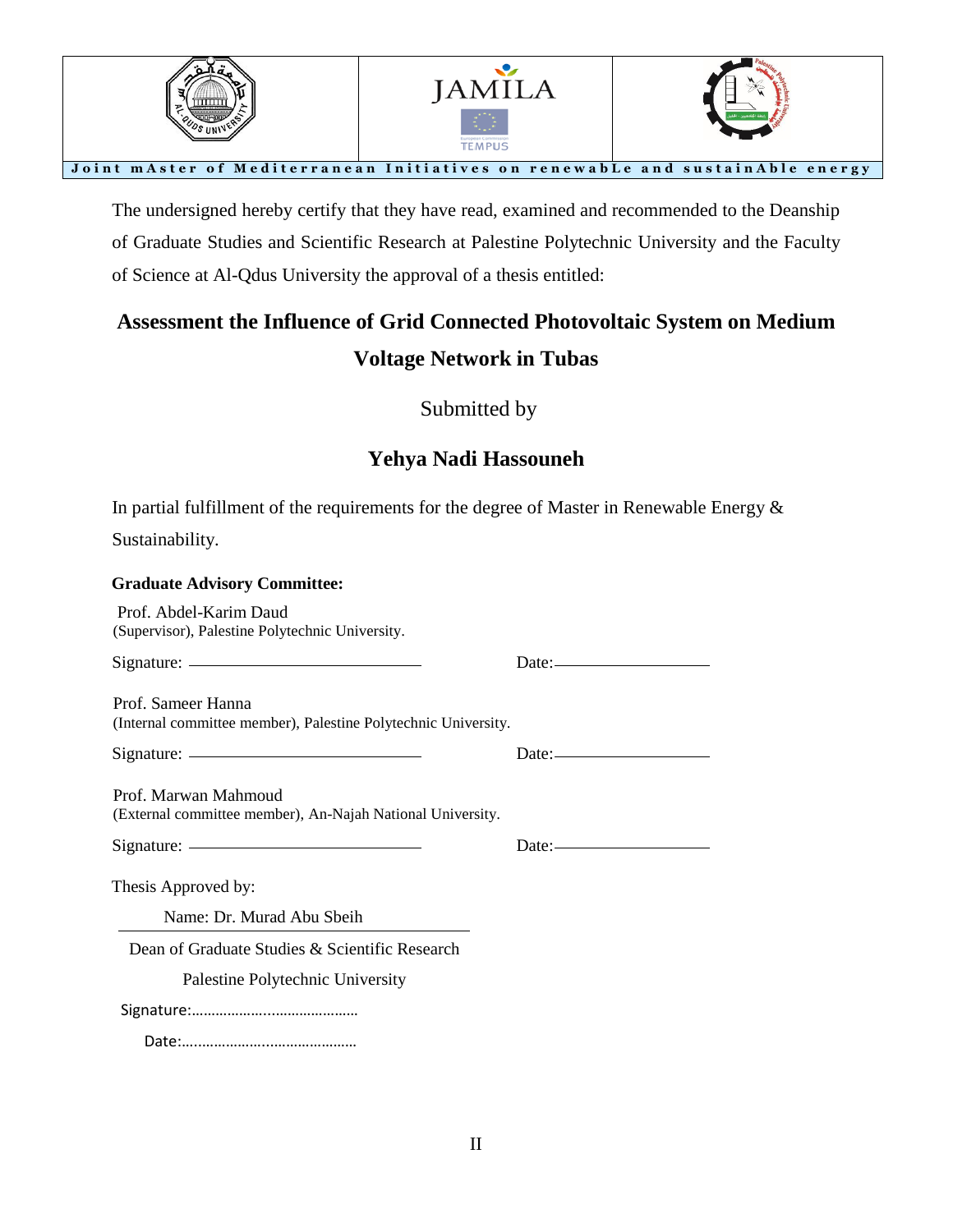

# **Assessment the Influence of Grid Connected Photovoltaic System on Medium Voltage Network in Tubas**

Submitted by

#### **Yehya Nadi Hassouneh**

#### **ABSTRACT**

The increasing of electrical energy consumption and the immediate need of electricity in Palestine, lead us to think about enhancing and developing the electrical power system. Using of renewable energy systems, especially solar energy is one of the solutions to produce sustainable and environmentally friendly electrical energy systems in Palestine due to its location with a high potential of solar radiation. There are three PV plants installed in three different locations in Tubas medium voltage network which are Maslamani plant and two Czechia plants with 3 MW and 470 kW respectively, the total power output from the PV systems could reach 16% of the feeder load. These power plants were installed and connected to the grid with studding the side effects. Means that this integration affects the efficiency of the network and its continued service to the consumer, in addition to their impact in many respects related to power quality such as voltage profile, power factor and power loss based on standards. The Object of this study is to investigate the effect of connecting the up mentioned PV plants on the Tubas medium voltage networks as a case study and propose mitigation of these impact. A modelling of the case study was conducted using ETAP (Electrical Transient Analyzer Power) software where various solar PV penetration levels are added to the model and the power flow results are presented, which is the most comprehensive software used to design the integrated electrical systems. After propose the solution the first one add tap changer transformer and the second one add new feeder. The study results show that the voltage at the inter-connection point is enhanced through adding a tab changer transformer and the proposed new inter-connection point at a bus with suitable location. As a result of the simulation with adding Tap changer, it was found that the voltage fluctuation dropped to (3%) and the power losses to (14%). After adding the new feeder the voltage fluctuation reached up to (0.5%) and the losses to (5%). The results obtained were analyzed and presented in the study.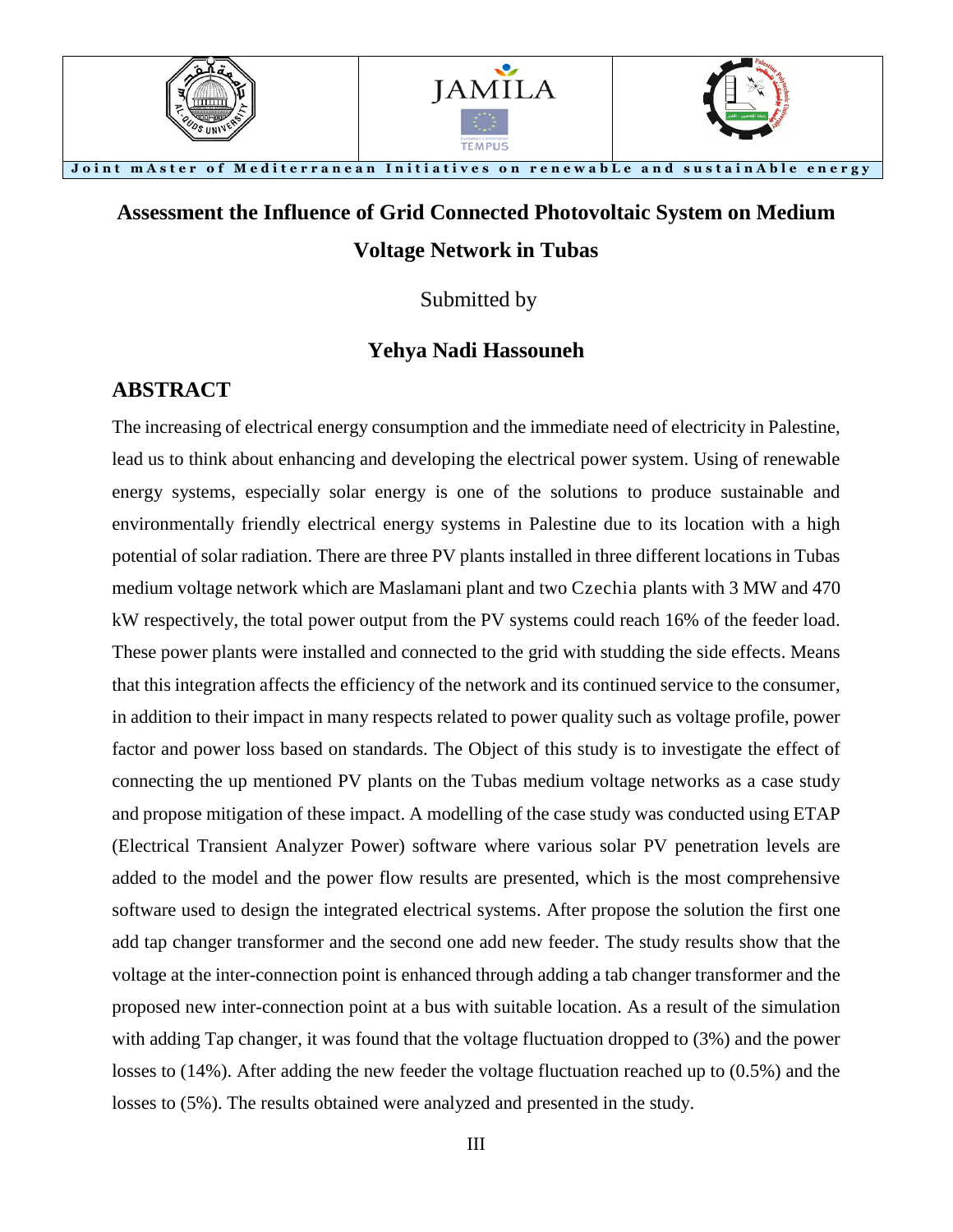

**تقييم تأثير اتصال األنظمة الكهروضوئية مع الشبكة على شبكة توزيع طوباس**

زيادة استهالك الطاقة الكهربائية والحاجة الفورية للكهرباء في فلسطين ، تقودنا إلى التفكير في تعزيز وتطوير نظام الطاقة الكهربائية. يعد استخدام أنظمة الطاقة المتجددة ، وخاصة الطاقة الشمسية ، أحد الطرق إلنتاج نظام طاقة كهربائية مستدامة وصديق للبيئة في فلسطين حيث تتمتع فلسطين بإمكانيات كبيرة من اإلشعاع الشمسي. هناك ثالثة محطات كهروضوئية تم تركيبها في ثالثة مواقع مختلفة في شبكة طوباس ذات الجهد المتوسط وهي محطة مسلماني ومحطتان تشيكيتان ، 3 ميجاوات و 470 كيلوواط على التوالي،و يمكن أن يصل إجمالي انتاج الطاقة من أنظمة PV إلى ٪16 من الحمل الكلي. بنيت محطات الطاقة هذه دون دراسة الشبكة. يعني أن هذا التكامل يؤثر على كفاءة شبكة طوباس وخدمتها المستمرة للمستهلك في كثير من النواحي المتعلقة بجودة الطاقة مثل الجهد ومعامل تحسين القدرة و الطاقة الضائعة بناءً على معايير مختلفة. الهدف من هذه الدراسة هو دراسة تأثير توصيل المحطات الكهروضوئية المذكورة أعاله على شبكات طوباس متوسطة الجهد كدراسة حالة. تم إجراء دراسة نموذجية لدراسة الحالة باستخدام برنامج ETAP حيث تمت إضافة مستويات اختراق الطاقة الشمسية الكهروضوئية إلى النموذج مع عرض نتائج تدفق الطاقة، وهو برنامج مناسب للغاية لتحليل تدفق الطاقة . تظهر نتائج الدراسة أن الجهد الكهربائي عند نقطة التوصيل الرئيسية قد تم تعزيزها من خال ل إضافة محو ل تنظيم الجهد ونقطة ربط اضافية جديدة مقترحة في الموقع المناسب. بعد إضافة محو ل تنظيم الجهد وجد أن هذا يقلل من تذبذب التيار الكهربائي إلى (3٪) وفقدان الطاقة إلى (14٪). بعد إضافة وحدة التغذية الجديدة ، يصل تقلب الجهد (0.5٪) والخسائر إلى (5٪). تم تحليل النتائج وتقديمها في الدراسة.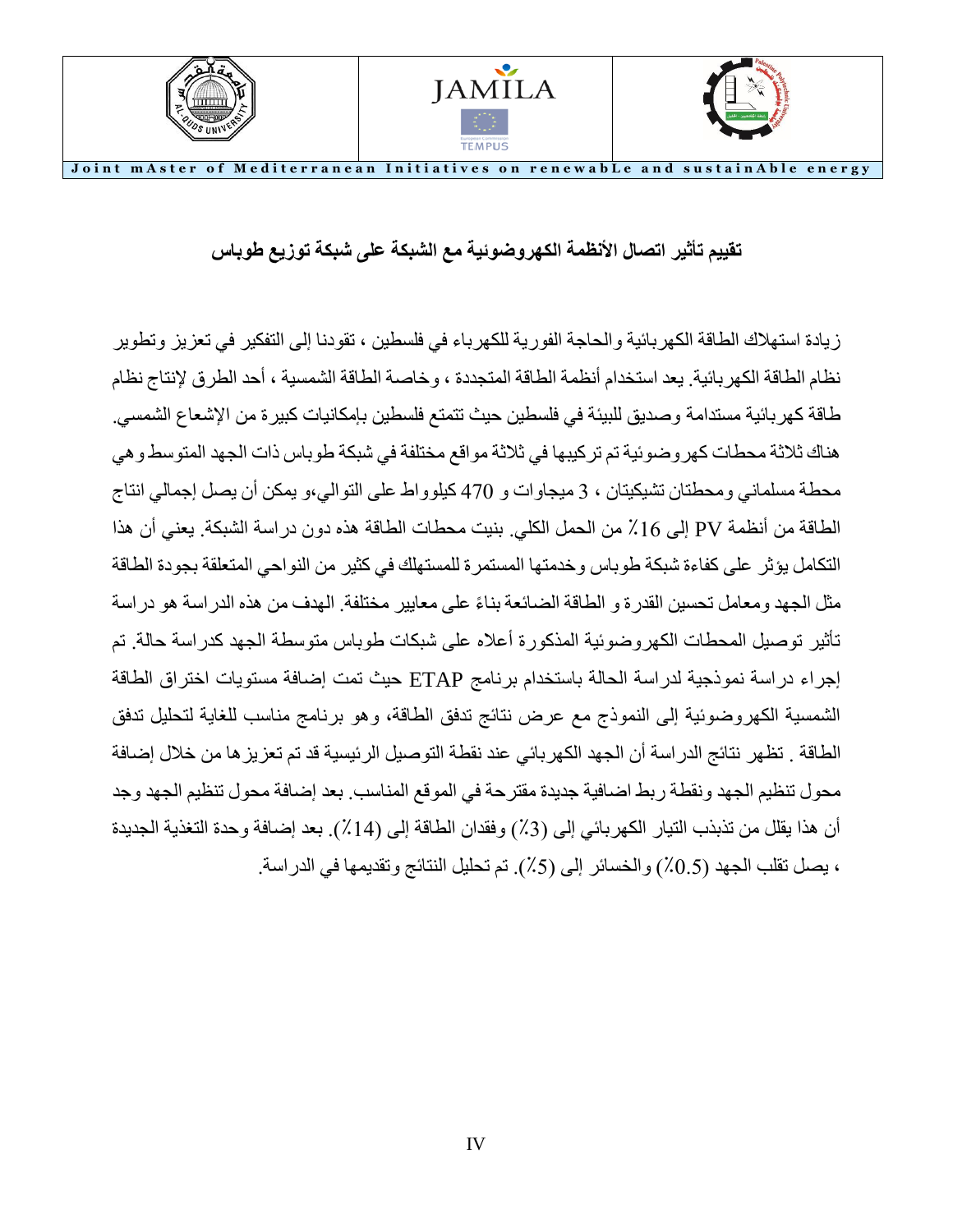

### **DECLARATION**

I declare that the Master Thesis entitled" **Assessment the Influence of Grid Connected Photovoltaic System on Distribution Network in Tubas**" is my own original work, and herby certify that unless stated, all work contained within this thesis is my own independent research and has not been submitted for the award of any other degree at any institution, except where due acknowledgement is made in the text.

Student Name: Yehya Nadi Hassouneh

Signature: Date: Date: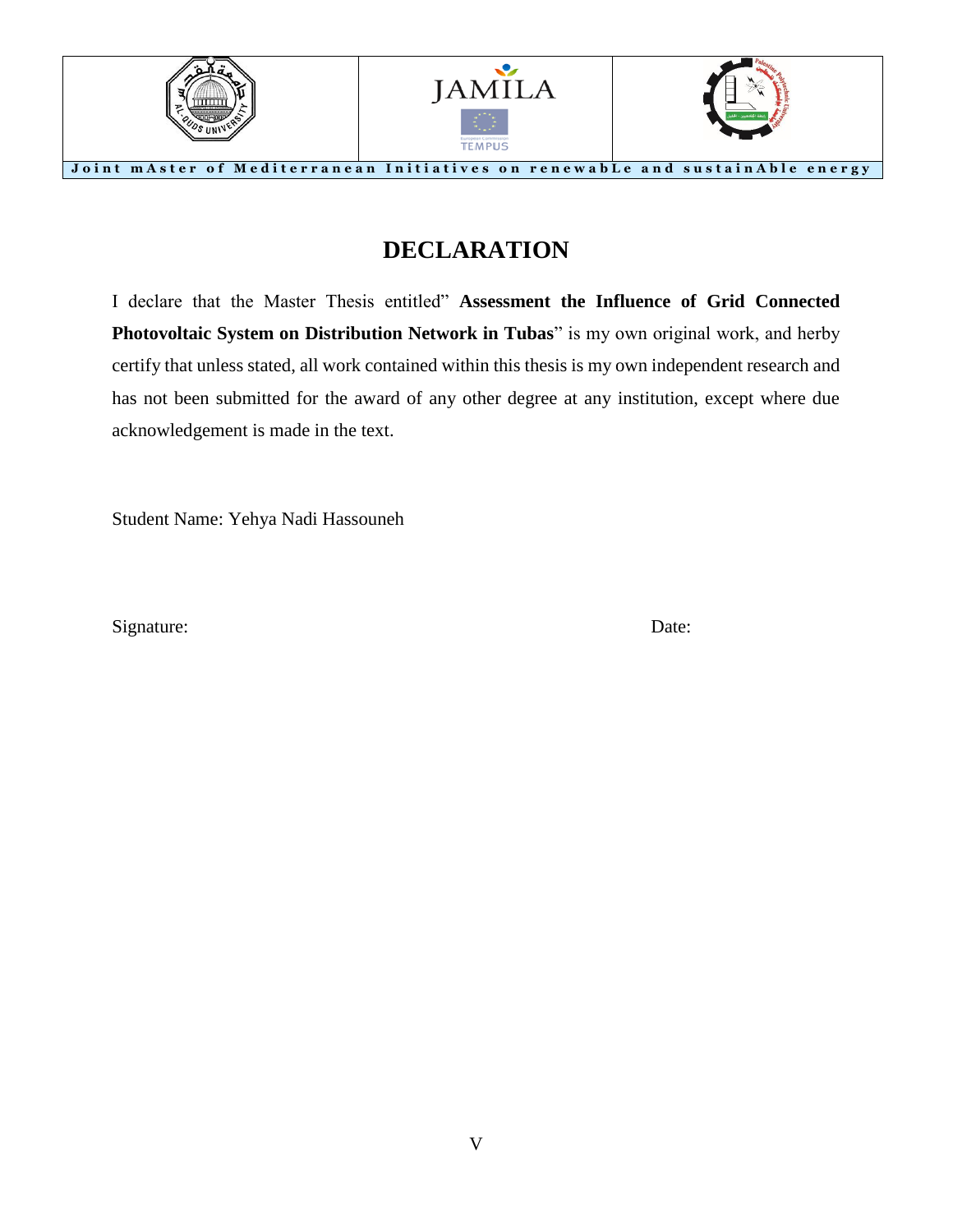

# **STATEMENT OF PERMISSION TO USE**

In presenting this thesis in partial fulfillment of the requirements for the joint Master's degree in Renewable Energy & Sustainability at Palestine Polytechnic University and Al-Quds University, I agree that the library shall make it available to borrowers under rules of the library.

Brief quotations from this thesis are allowable without special permission, provided that accurate acknowledgement of the source is made.

Permission for extensive quotation from, reproduction, or publication of this thesis may be granted by my main supervisor, or in his absence, by the Dean of Graduate Studies and Scientific Research when, in the opinion of either, the proposed use of the material is for scholarly purposes.

Any coping or use of the material in this thesis for financial gain shall not be allowed without my written permission.

Student Name: **Yehya Nadi Hassouneh**

Signature: Date: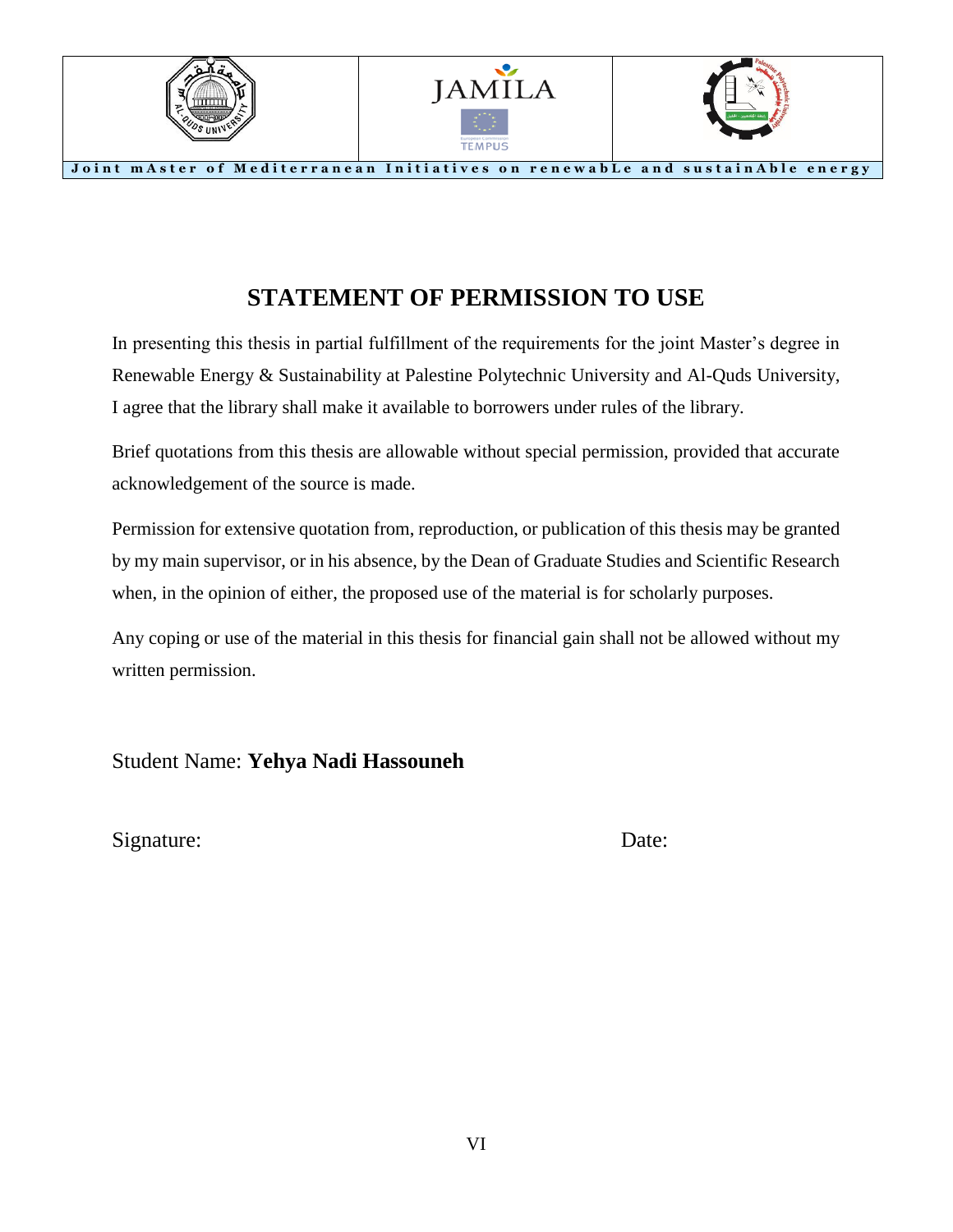

#### **DEDICATION**

This thesis is dedicated to:

The sake of Allah, my Creator and my Master,

My great teacher and messenger, Mohammed (May Allah bless

and grant him), who taught us the purpose of life,

My homeland Palestine, the warmest womb;

The great martyrs and prisoners, the symbol of sacrifice;

The Polytechnic University, my second magnificent home;

My great parents, who never stop giving of themselves in countless ways,

My dearest wife, who leads me through the valley of darkness with light of hope and support,

My beloved brothers and sisters; particularly my dearest brother, Imad, who stands by me when things look bleak,

My beloved kids: Nadi, and Eleen , whom I can't force myself to stop loving. To all my family, the symbol of love and giving,

My supervisor Prof . Abdel-Karim Daud

My friends who encourage and support me (Haitham ALqadi)

All the people in my life who touch my heart,

I dedicate this research.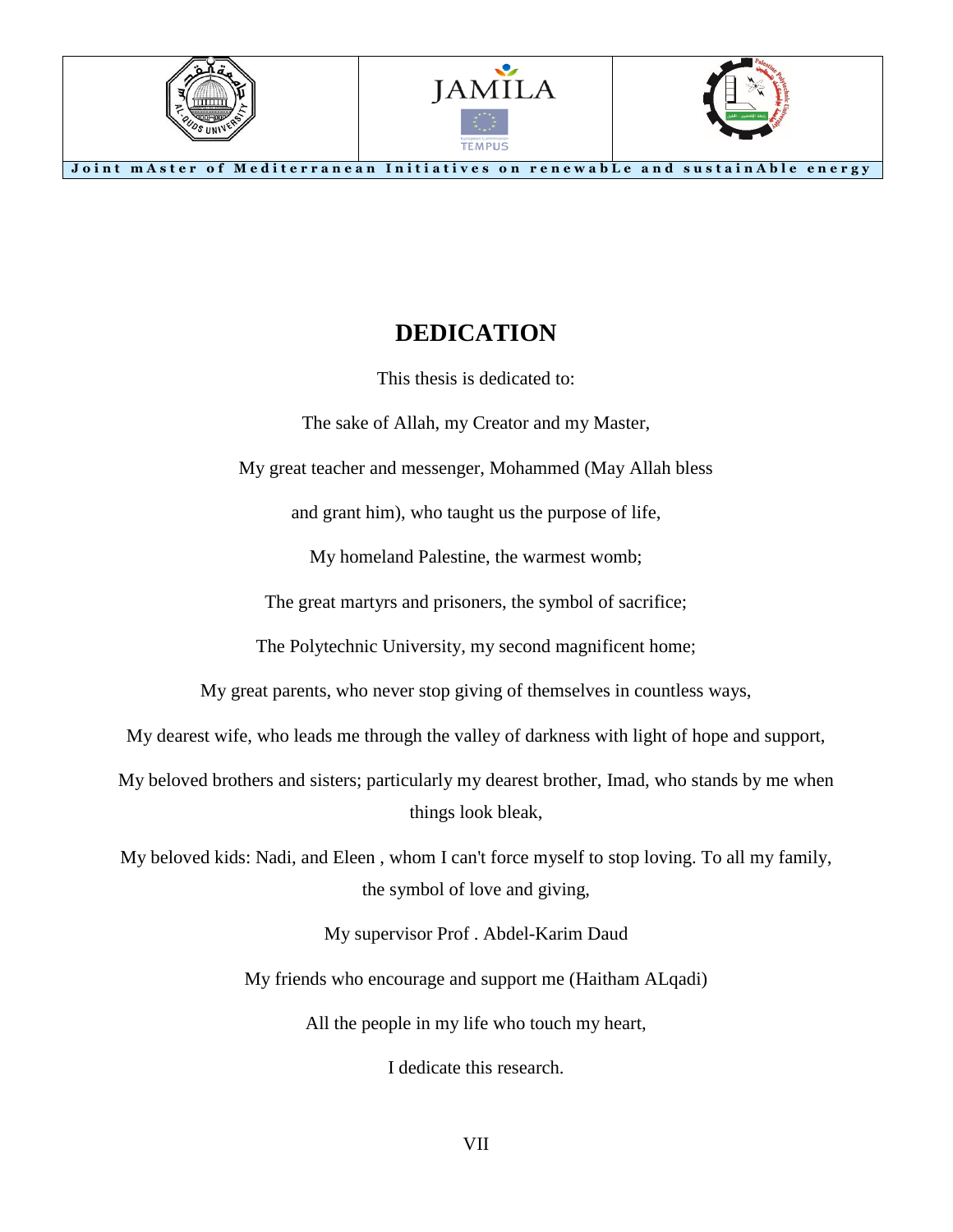

### **ACKNOWLEDGEMENT**

I would like to express my gratitude for everyone who helps me during this master thesis, starting with endless thanks for my supervisor Prof. Abdel-Karim Daud who didn't keep any effort in encouraging me to do a great job, providing me with valuable information and advice to be better each time. Thanks for the continuous support and kind communication which great effect regarding to feel interesting about what I am working on. Thanks are extended to the program coordinator Prof. Sameer Khader for his efforts towards the success of the program, many thanks for Eng Haitham AlQadi, whose helped me with them useful notes, which support my work. Also my thanks are extended to all instructors and engineers who helped me during the first stages of my master thesis.

I would like to thank JAMILA Project-544339-TEMPUS-1-2013-1-IT-TEMPUS-JPCR funded by the European Union which was administrated by Sapienza University of Rome and partner Universities for their support in launching this program, provided infrastructure and opportunities for scientific visits.

Finally, my ultimate thanks go to the great edifice of science (Palestine Polytechnic University).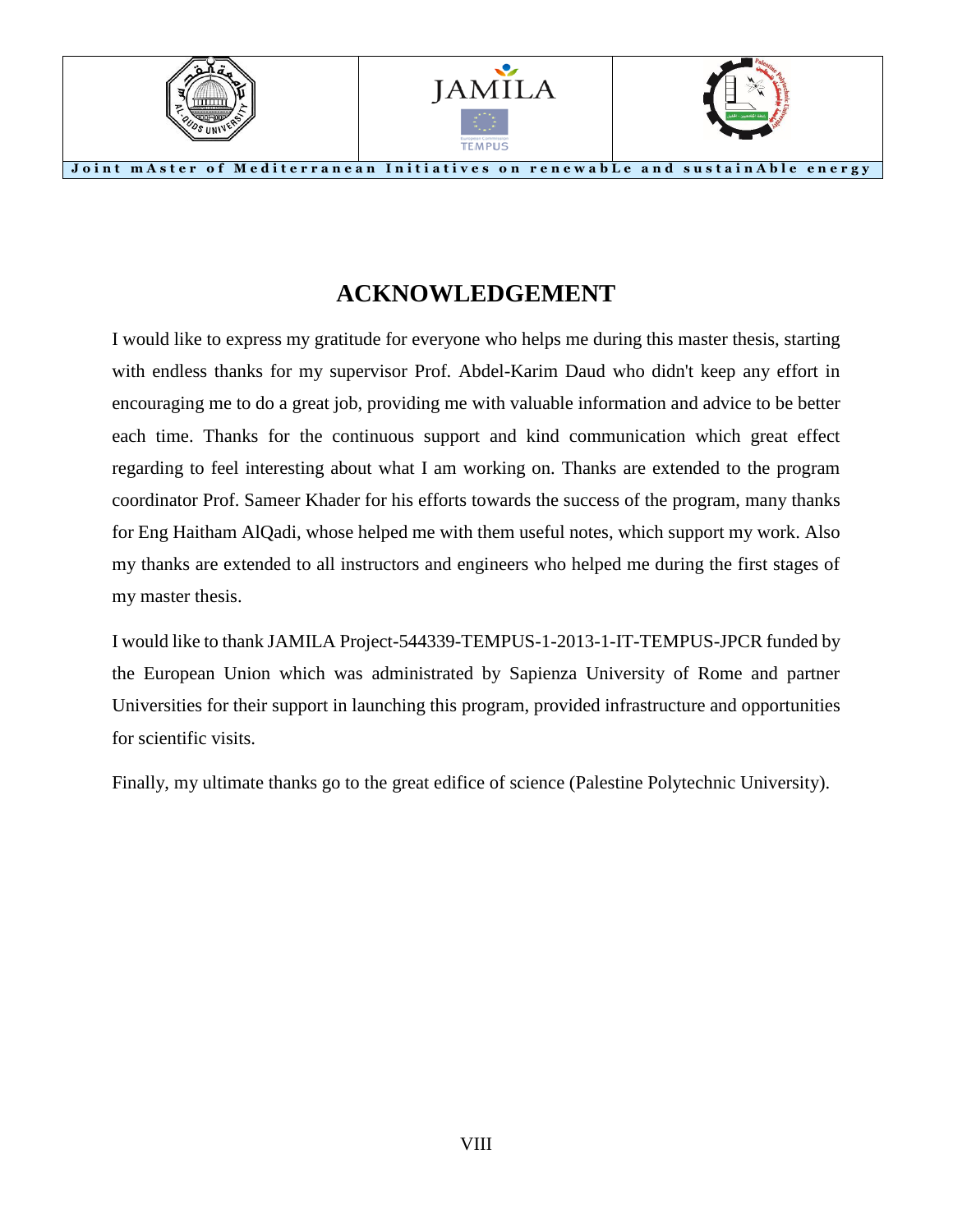





Joint mAster of Mediterranean Initiatives on renewable and sustainAble energy

# **TABLE OF CONTENT**

| Chapter 2: Impact of Grid Connected Photovoltaic System in the Medium Voltage |  |
|-------------------------------------------------------------------------------|--|
|                                                                               |  |
|                                                                               |  |
|                                                                               |  |
| 2.3.1 Voltage Fluctuation and Voltage Regulation Problem 7                    |  |
|                                                                               |  |
|                                                                               |  |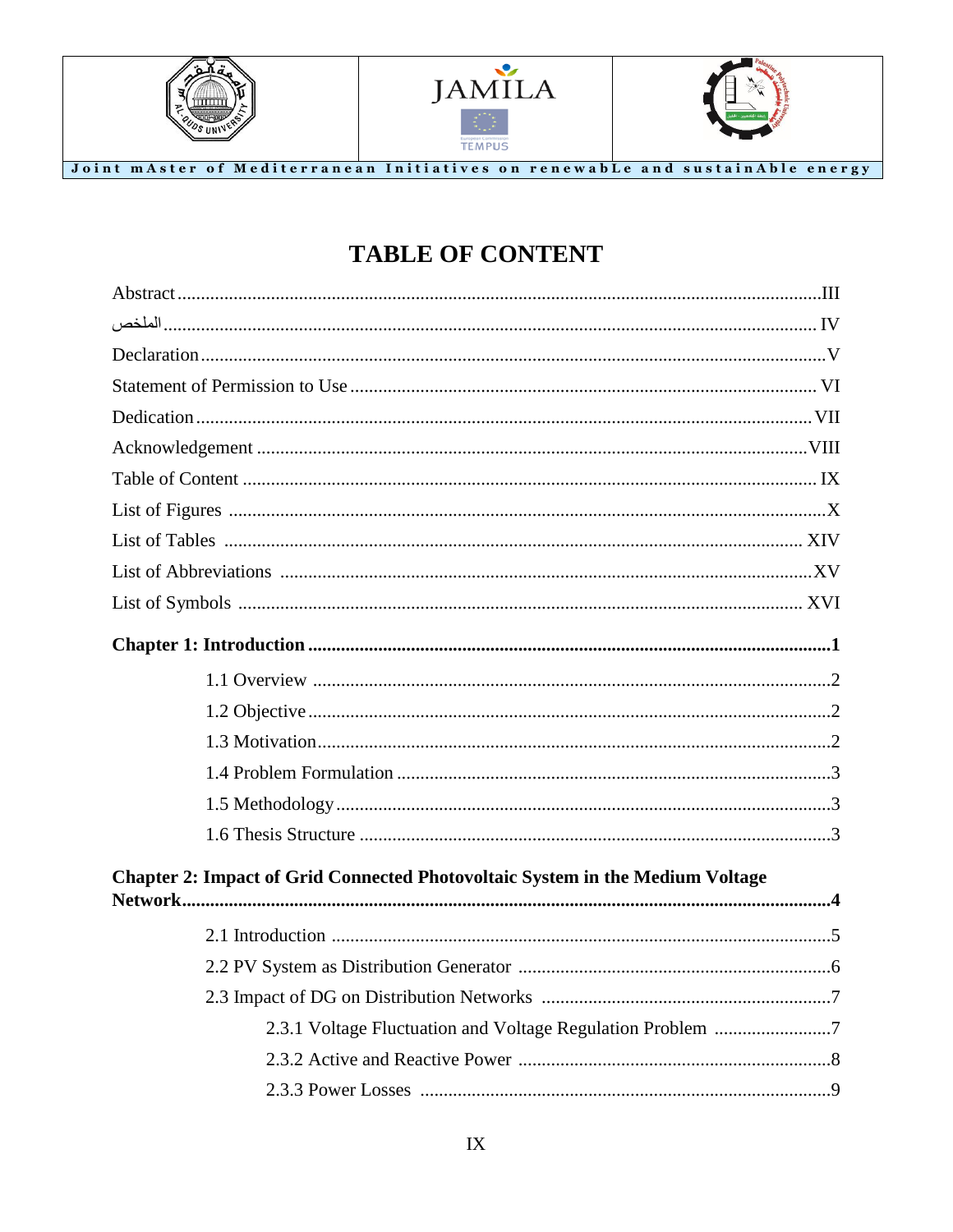



Joint mAster of Mediterranean Initiatives on renewable and sustainAble energy



| 2.4.2 Voltage Fluctuation and Voltage Regulation Problem 10               |  |
|---------------------------------------------------------------------------|--|
|                                                                           |  |
|                                                                           |  |
|                                                                           |  |
|                                                                           |  |
|                                                                           |  |
|                                                                           |  |
| Chapter 3: Case study For Tubas Electrical Network with PV Integration 21 |  |
|                                                                           |  |
|                                                                           |  |
|                                                                           |  |
|                                                                           |  |
|                                                                           |  |
|                                                                           |  |
|                                                                           |  |
|                                                                           |  |
|                                                                           |  |
|                                                                           |  |
|                                                                           |  |
|                                                                           |  |
|                                                                           |  |
|                                                                           |  |
|                                                                           |  |
|                                                                           |  |
|                                                                           |  |
| .38                                                                       |  |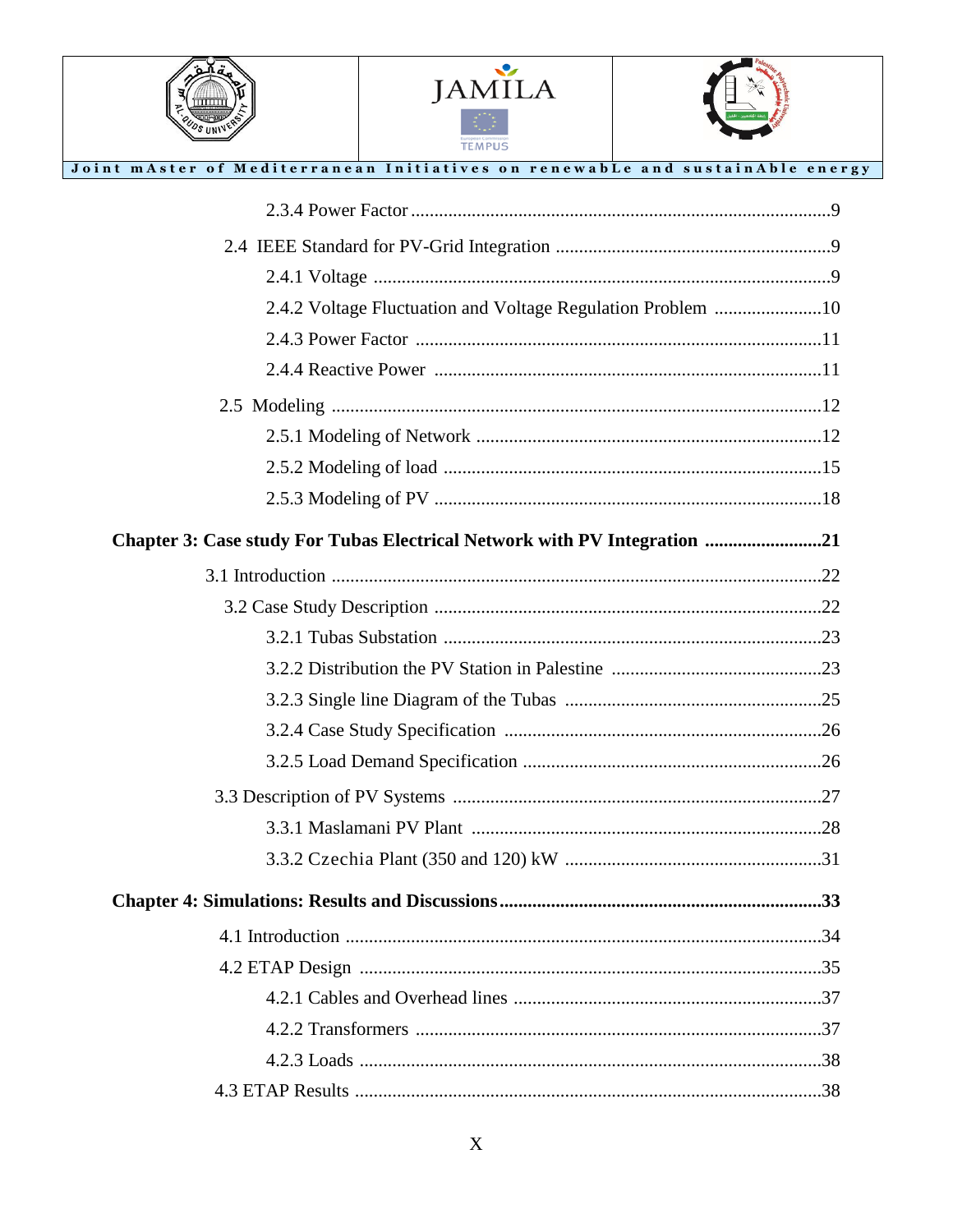

OS UNI



| Joint mAster of Mediterranean Initiatives on renewabLe and sustainAble energy |
|-------------------------------------------------------------------------------|
|                                                                               |
|                                                                               |
|                                                                               |
|                                                                               |
| Chapter 5: Enhancement of performance of Tubas network based on simulation45  |
|                                                                               |
|                                                                               |
|                                                                               |
|                                                                               |
|                                                                               |
|                                                                               |
|                                                                               |
|                                                                               |
|                                                                               |
|                                                                               |
|                                                                               |
|                                                                               |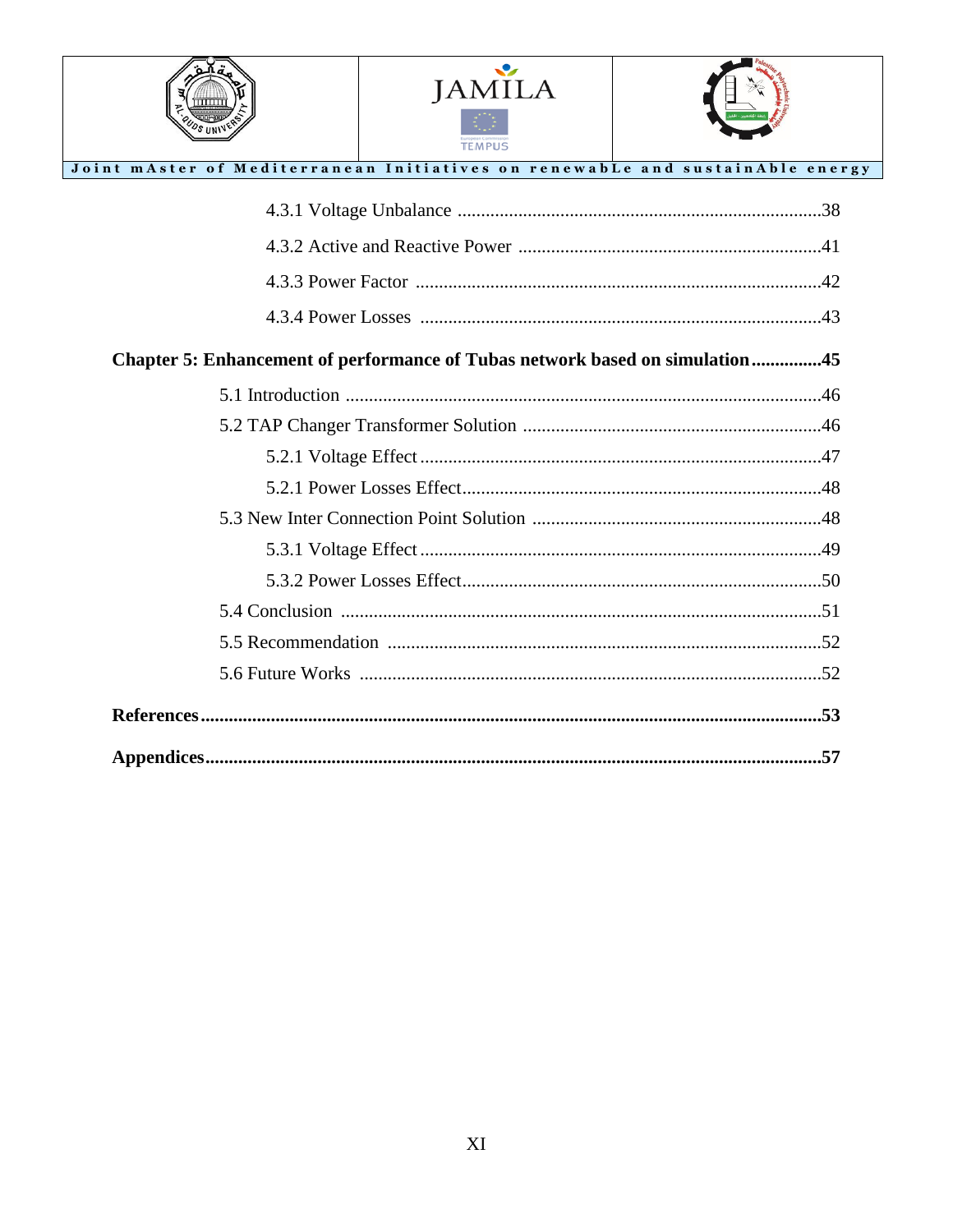





**LIST OF FIGURES**

Joint mAster of Mediterranean Initiatives on renewable and sustainAble energy

| Page                                                                            |
|---------------------------------------------------------------------------------|
| 8                                                                               |
| 14                                                                              |
| 17                                                                              |
| 18                                                                              |
| 19                                                                              |
| 23                                                                              |
| 24                                                                              |
| 25                                                                              |
| 26                                                                              |
| 27                                                                              |
| 28                                                                              |
| 28                                                                              |
| 29                                                                              |
| 30                                                                              |
| 31                                                                              |
| 31                                                                              |
| 32                                                                              |
| 36                                                                              |
| 39                                                                              |
| 39                                                                              |
| 40                                                                              |
| Variation in branch current loading with and without solar PV integration<br>41 |
| 42                                                                              |
|                                                                                 |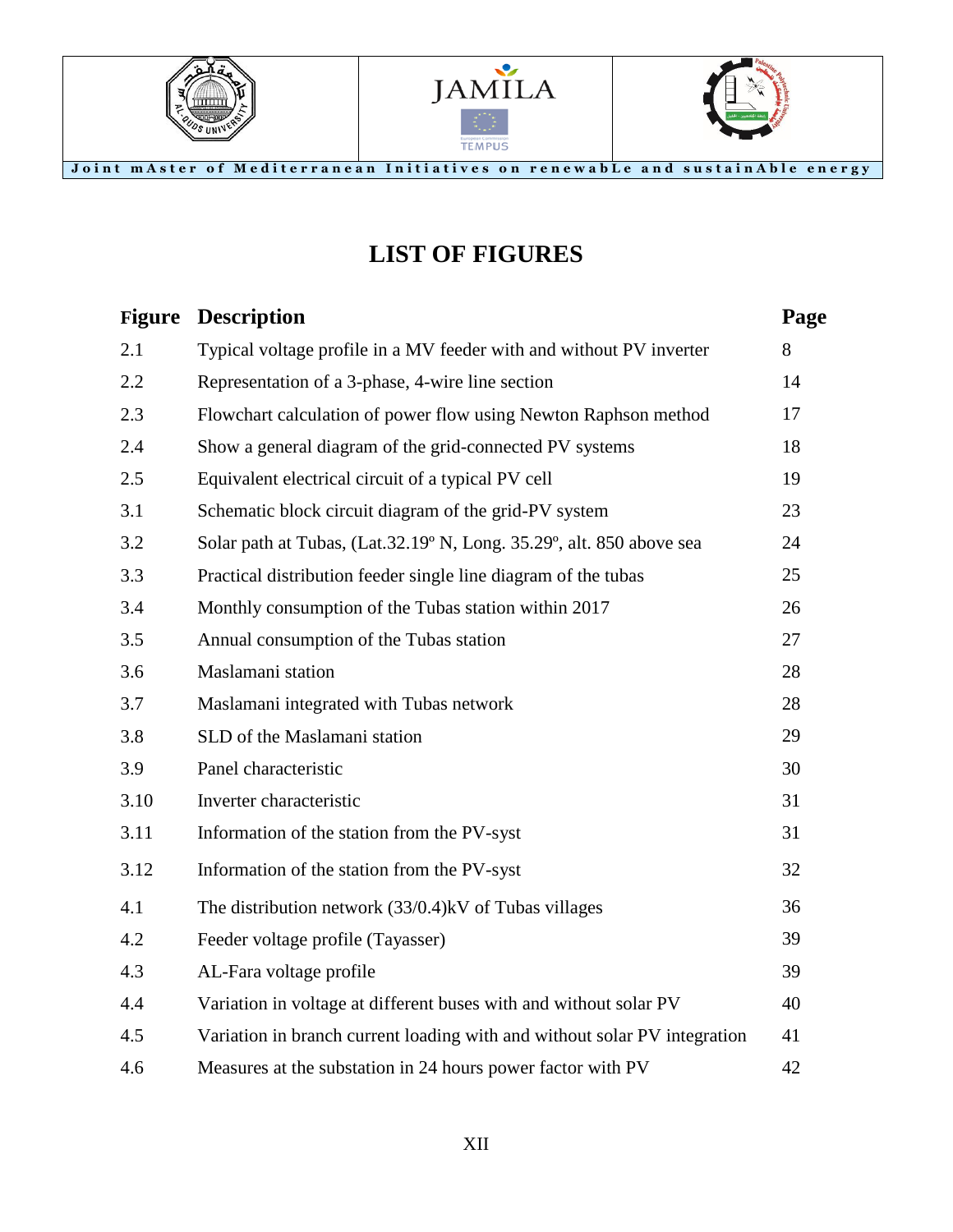



#### Joint mAster of Mediterranean Initiatives on renewable and sustainAble energy

's uni'

| 4.7 | Power grid represented by ETAP a) without PV b) with PV | 43 |
|-----|---------------------------------------------------------|----|
| 4.8 | Power losses represent within three scenario            | 44 |
| 5.1 | Tap changer transformer in ETAP software                | 47 |
| 5.2 | Effect the Tap changer on the MV                        | 47 |
| 5.3 | Power losses affected by Tap changer                    | 48 |
| 5.4 | New feeder added to network represented by SLD          | 49 |
| 5.5 | Affect add new feeder on the MV                         | 49 |
| 5.6 | Power losses affected from add new feeder               | 50 |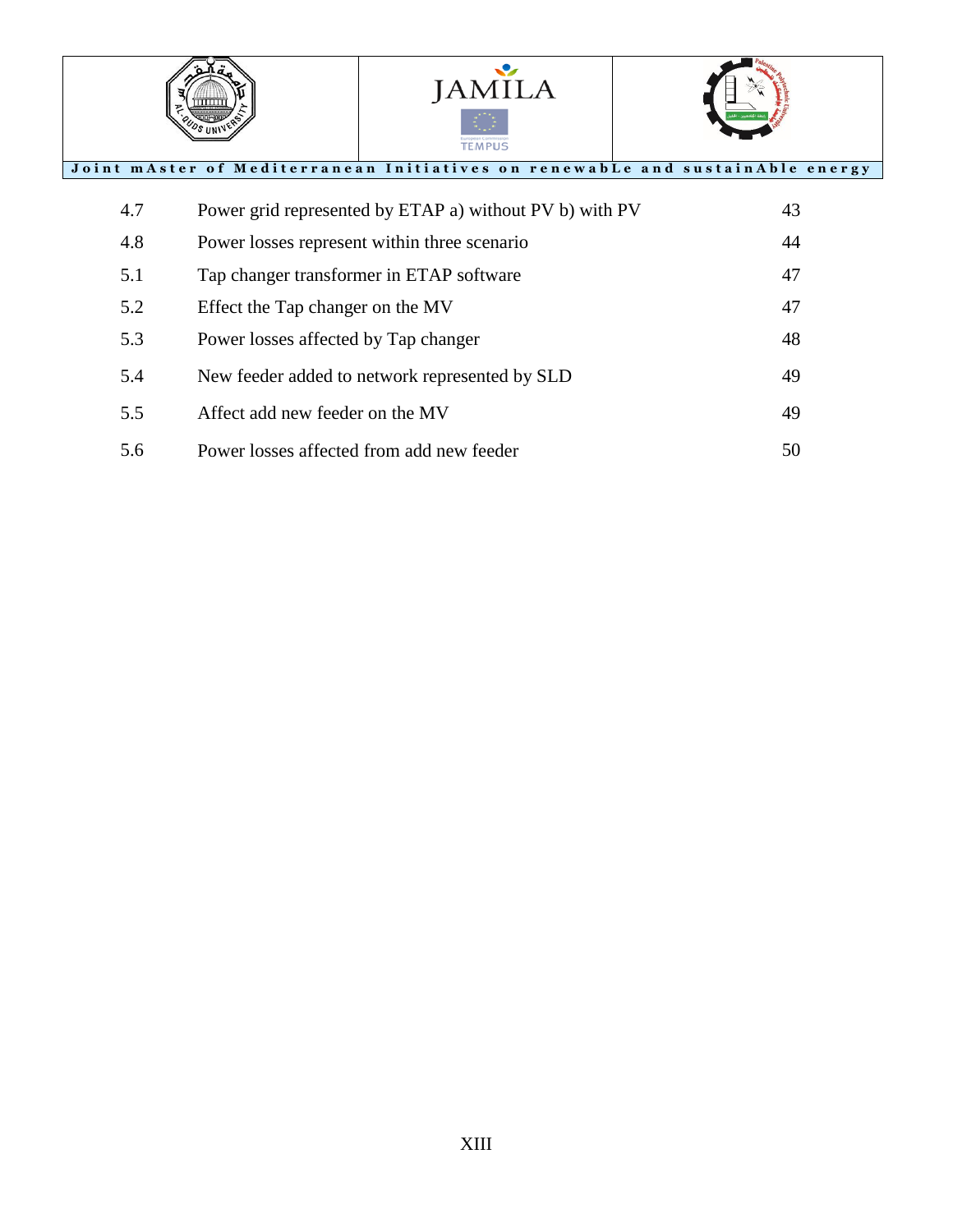

# **LIST OF TABLES**

| <b>Table</b> | <b>Description</b>                            | Page |
|--------------|-----------------------------------------------|------|
| 2.1          | Voltage range                                 | 10   |
| 2.2          | Voltage fluctuation limit                     | 10   |
| 2.3          | Frequency range versus time                   | 10   |
| 2.4          | Model Equations of the various types of loads | 16   |
| 3.1          | Monthly global solar insolation at Hebron     | 24   |
| 3.2          | Specification of the Maslamani stations       | 29   |
| 3.3          | Specification the Czechia stations            | 31   |
| 4.1          | Cables standard and lines overhead            | 37   |
| 4.2          | Transformer data                              | 37   |
| 4.3          | Power factor of the substation                | 42   |